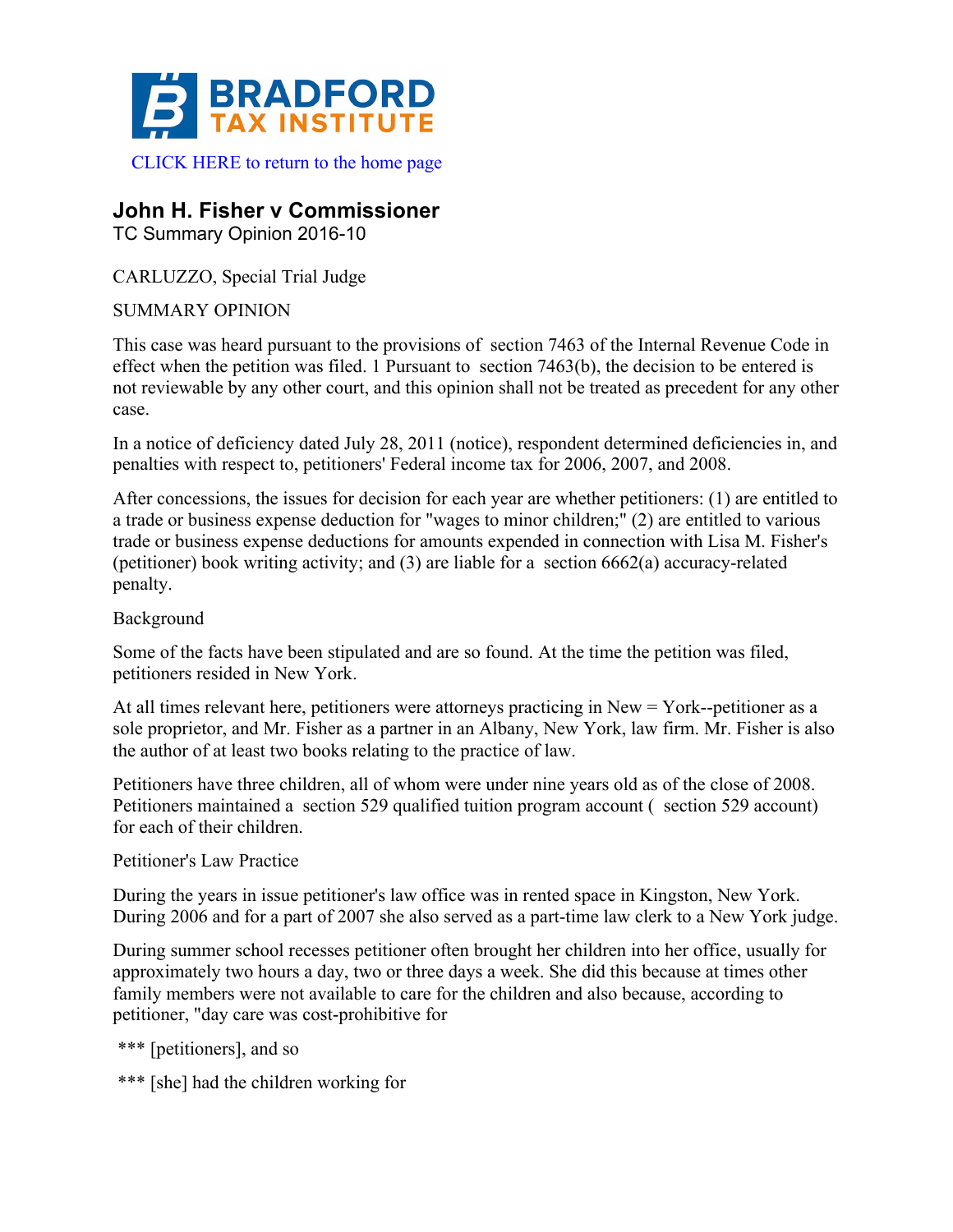\*\*\* [her] in the office instead." Petitioners also believed that allowing their children to work in petitioner's office would help to teach the children about the value of money and develop a healthy work ethic.

While at petitioner's office the children provided various services to her in connection with her practice. For example, the children shredded waste, mailed things, answered telephones, photocopied documents, greeted clients, and escorted clients to the office library or other waiting areas in the office complex. The children also helped petitioner move files from a flooded basement in 2006; they helped her remove files damaged in a bathroom flood in 2007, and they helped to move petitioner's office to a different office in the same building in 2008.

Petitioner did not issue a Form W-2, Wage and Tax Statement, to any of her children for any year in issue; no payroll records regarding their employment were kept, nor were any Federal tax withholding payments made from any amounts that might have been paid to any of them. Petitioner's Book Writing Activity

During 2006 in connection with her law practice and at the request of a client, petitioner traveled to the Czech Republic for an extended period. Because Mr. Fisher could not take time away from his employment to tend to the children, petitioner took them with her on the trip. She was concerned about entertaining the children during the long car rides she anticipated taking during the trip and came up with the idea of writing a book about the country that would be informative and hold the children's interest or, as she testified, "keep them busy", while traveling by car. She had no previous experience writing or publishing books. It later occurred to her that other parents traveling with children might be interested in travel books created for children, and she decided to write a series of children's travel books each directed to a different destination in the United States or elsewhere.

During the years in issue petitioner traveled with petitioners' three children to Disney World in Orlando, Florida, and several cities in Europe. According to petitioner, the purpose of each trip was to conduct research for a yet-to-be written children's travel book. Before traveling to a particular destination petitioner typically would complete a rough draft of a children's travel book. She and the children used the rough draft to tour the area, and petitioner would record any helpful hints or other information she thought should be included in the final version of the children's travel book that she planned to complete at some future date. In 2006, 2007, and 2008 petitioner devoted approximately 2, 10, and 20 hours a week, respectively, to her book writing activity.

Sometime in 2007 petitioner consulted with one of her clients, Gabrielle Euvino, a published author, who gave her advice with respect to writing and/or publishing books. Ms. Euvino has written at least three published books, each related in one way or another to the Italian language.

From 2007 through 2008 petitioner and Ms. Euvino spoke regularly about petitioner's plans regarding publishing children's travel books. Ms. Euvino introduced petitioner to a book distributor, who suggested that petitioner hire a graphic designer. She did so at some point not disclosed in the record. During the years in issue petitioner also consulted with Rhatiya Hill, a friend who worked in the children's book department of the HarperCollins publishing company. Ms. Hill recommended that petitioner hire an agent, but she had not done so as of the close of 2008.

Petitioner ultimately completed at least four "prototype" travel books although she cannot remember the order in which she wrote them other than that the travel book for Rome was first. 2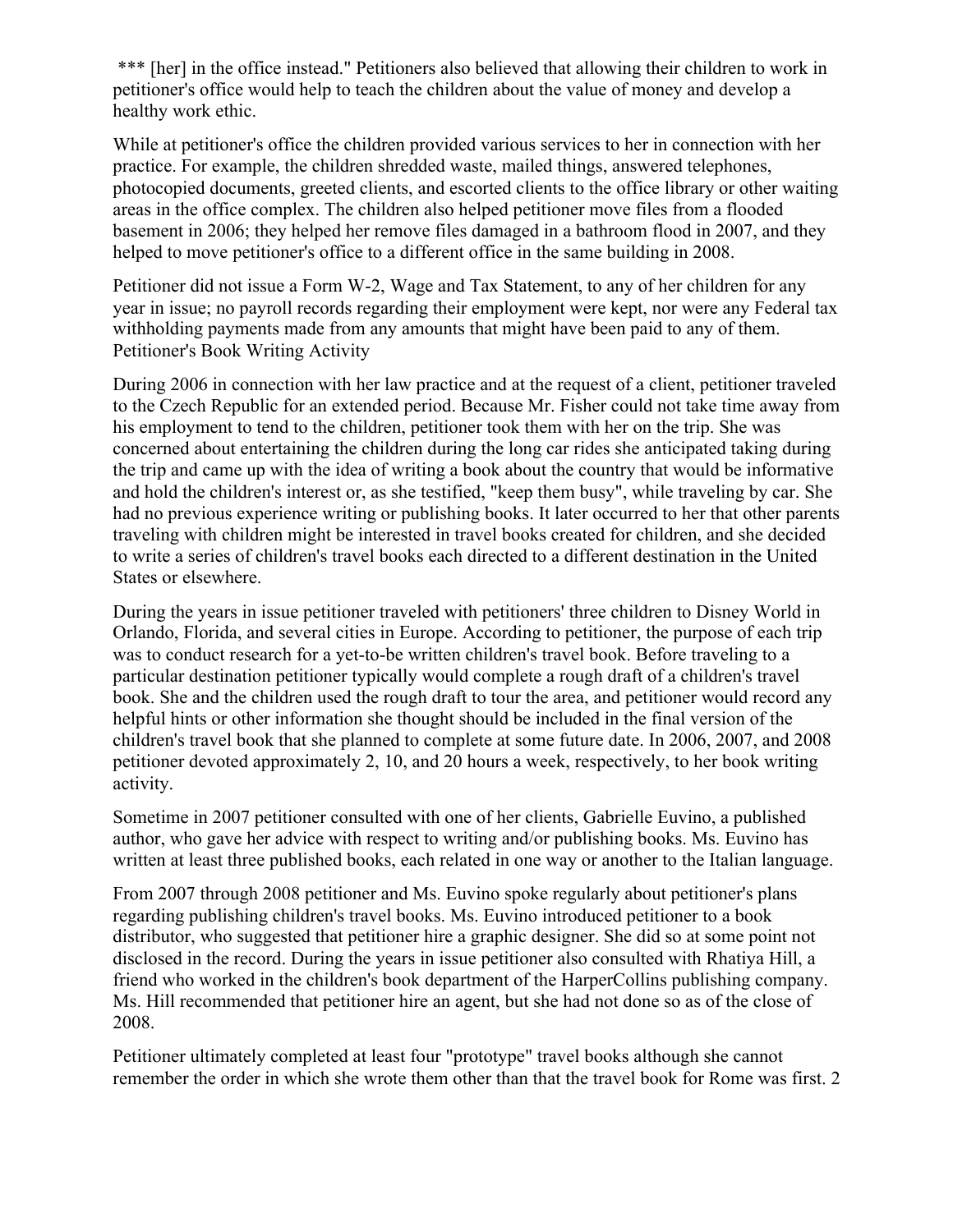To the extent that any of the prototypes were completed during the years in issue, petitioner did not submit any of them for publication. During 2008 she sold "some of the books" by "word-ofmouth" in response to specific requests from friends and/or clients planning to travel with their children to various locations.

Petitioner planned to hire an agent by the end of 2009, but as of the close of that year had not yet done so. Petitioner did not submit any proposals to any publishing company during any of the years in issue. To the extent that she did during 2009, none were accepted. By the close of that year she had decided to self-publish her books using an Internet Web site; however, it is unclear whether any of her books were ever sold through the Web site.

Petitioners' Federal Income Tax Returns

For each year in issue petitioners' timely filed joint Federal income tax return was prepared by a certified public accountant (return preparer). As relevant here, each return includes two Schedules C, Profit or Loss From Business, one relating to petitioner's law practice and the other to petitioner's book writing activity.

Among other items and as relevant here, on the 2006, 2007, and 2008 Schedules C relating to petitioner's law practice, petitioners: (1) reported gross income of \$5,500, \$10,953, and \$12,273, respectively; (2) deducted "wages to minor children" of \$10,435, \$10,313, and \$8,022, respectively; and, (3) taking into account other deductions not here in dispute, reported net losses of \$39,073, \$36,696, and \$29,220, respectively. The net losses shown on the Schedules C are taken into account in the computation of the adjusted gross incomes reported on petitioners' 2006, 2007, and 2008 returns.

Petitioners reported income and expenses on the Schedules C relating to petitioner's book writing activity, as follows:

| Item                      | 2006    | 2007  | 2008         |  |
|---------------------------|---------|-------|--------------|--|
| Income:                   |         |       |              |  |
| Gross receipts or sales   | $-0-$   | $-0-$ | \$479        |  |
| Gross income              | $-0-$   | $-0-$ | 479          |  |
| Expenses:                 |         |       |              |  |
| Depreciation and sec. 179 | \$2,200 |       | $-()$<br>-0- |  |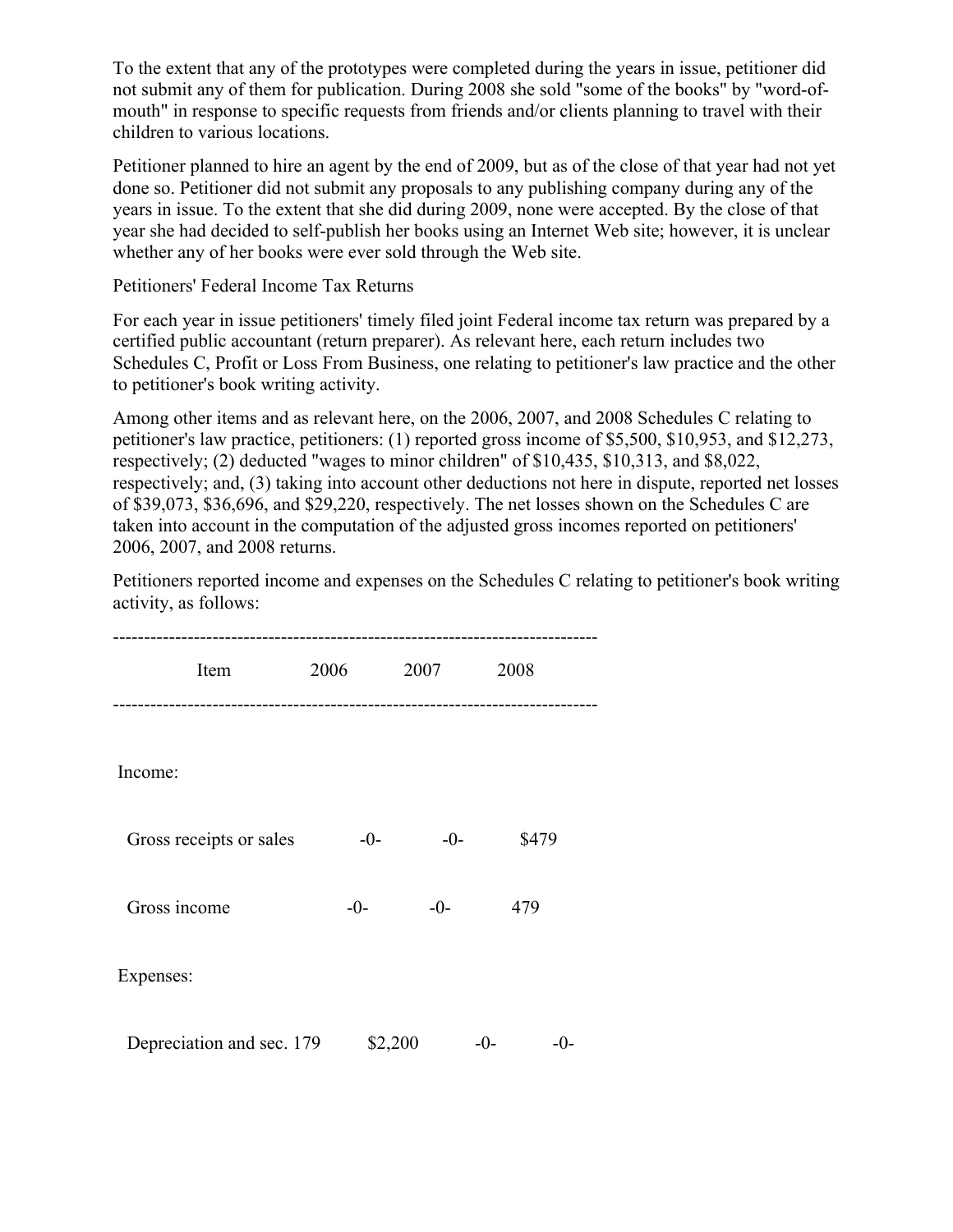| Legal and professional                                                     |  | 150                  | $-0-$    | 750 |  |  |  |
|----------------------------------------------------------------------------|--|----------------------|----------|-----|--|--|--|
| Office                                                                     |  | $-0$ - $-0$ - 296    |          |     |  |  |  |
| Rent or lease of vehicles,<br>machinery, and equipment 1,334 \$2,819 2,014 |  |                      |          |     |  |  |  |
| Supplies                                                                   |  | $-0-$                | $625 -0$ |     |  |  |  |
| Meals and entertainment $2,913$ $2,494$ $1,371$                            |  |                      |          |     |  |  |  |
| Other $/1/$                                                                |  | 15,300 26,033 16,205 |          |     |  |  |  |
| Total                                                                      |  | 21,897 31,971 20,636 |          |     |  |  |  |
| Net profit (loss) (21,897) (31,971) (20,157)                               |  |                      |          |     |  |  |  |
| /1/ "Other expenses" reported on the Schedules C for 2006, 2007, and 2008  |  |                      |          |     |  |  |  |

include lodging, airfare, and entrance fees.

------------------------------------------------------------------------------

These net losses are also taken into account in the adjusted gross income reported on petitioners' 2006, 2007, and 2008 returns.

## Notice of Deficiency

In the notice respondent: (1) disallowed all of the deductions for wages to minor children claimed on the 2006, 2007, and 2008 Schedules C relating to petitioner's law practice; (2) disallowed all of the deductions claimed on the 2006 and 2007 Schedules C relating to petitioner's book writing activity; (3) disallowed all but \$479 of the deductions claimed on the 2008 Schedule C relating to petitioner's book writing activity; and (4) imposed a section 6662(a) accuracy-related penalty for each year in issue on several grounds, including "negligence or disregard of rules or regulations" and "substantial understatement of income tax". Other adjustments made in the notice need not be discussed as the adjustments are computational or have no consequence to the deficiencies here in dispute.

## **Discussion**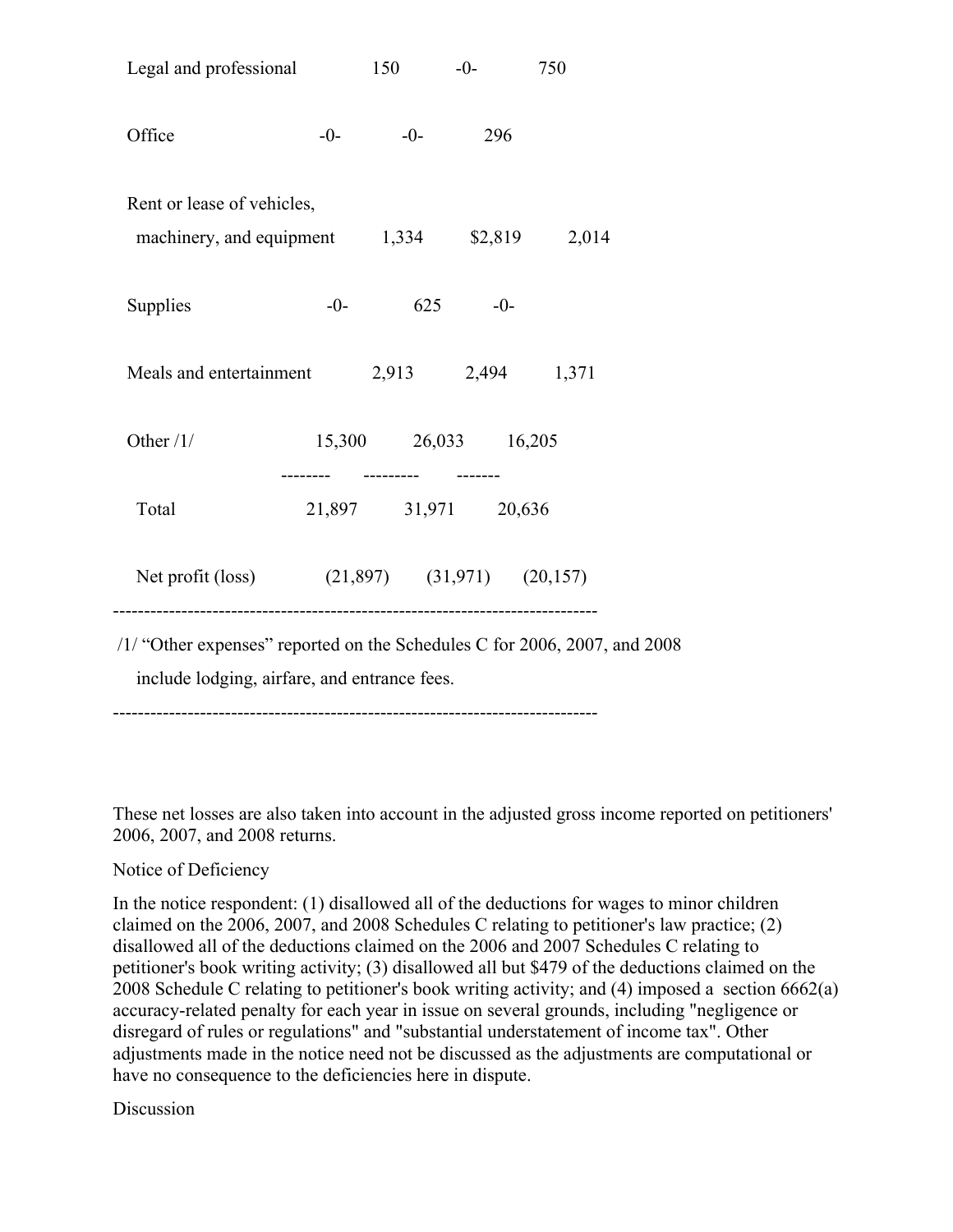As we have observed in countless opinions, deductions are a matter of legislative grace, and the taxpayer bears the burden of proof to establish entitlement to any claimed deduction. 3 Rule 142(a); INDOPCO, Inc. v. Commissioner, 503 U.S. 79, 84 [69 AFTR 2d 92-694] (1992); New Colonial Ice Co. v. Helvering, 292 U.S. 435, 440 [13 AFTR 1180] (1934). This burden requires the taxpayer to substantiate expenses for deductions claimed by keeping and producing adequate records that enable the Commissioner to determine the taxpayer's correct tax liability. Sec. 6001; Hradesky v. Commissioner, 65 T.C. 87, 89-90 (1975), aff'd per curiam, 540 F.2d 821 [38 AFTR 2d 76-5935] (5th Cir. 1976); Meneguzzo v. Commissioner, 43 T.C. 824, 831-832 (1965). A taxpayer claiming a deduction on a Federal income tax return must demonstrate that the deduction is allowable pursuant to some statutory provision and must further substantiate that the expense to which the deduction relates has been paid or incurred. See sec. 6001; Hradesky v. Commissioner, 65 T.C. at 89-90; sec. 1.6001-1(a), Income Tax Regs.

As a general rule, if a taxpayer provides sufficient evidence that the taxpayer has incurred an expense contemplated by section  $162(a)$ , but the taxpayer is unable to adequately substantiate the amount of expense, then the Court may estimate the amount of such expense and allow the section 162(a) deduction to that extent. Cohan v. Commissioner, 39 F.2d 540, 543-544 [8 AFTR 10552] (2d Cir. 1930). However, in order for the Court to estimate the amount of an expense, there must be some basis upon which an estimate may be made. Vanicek v. Commissioner, 85 T.C. 731, 742-743 (1985). Otherwise, any allowance would amount to unguided largesse. Williams v. United States, 245 F.2d 559, 560 [51 AFTR 594] (5th Cir. 1957).

The types of deductions here in dispute are allowable, if at all, under section 162(a). That section generally allows a deduction for ordinary and necessary expenses paid or incurred during the taxable year in carrying on any trade or business. The determination of whether an expenditure satisfies the requirements for deductibility under section 162 is a question of fact. See Commissioner v. Heininger, 320 U.S. 467, 475 [31 AFTR 783] (1943). On the other hand, section 262(a) generally disallows a deduction for personal, living, or family expenses.

With these fundamental principles in mind, we turn our attention to the deductions here in dispute.

Petitioners claim a deduction for wages to minor children on the Schedule C relating to petitioner's law practice for each year in issue. According to petitioners, the children provided various services to petitioner in connection with her law practice, and petitioners should be entitled to a deduction for the compensation the children were paid for doing so. According to respondent, petitioners have not established that the wages were actually paid or that any payment that was made was a payment for an ordinary and necessary business expense.

As noted, section 162(a) allows as a deduction all the ordinary and necessary expenses paid or incurred during the taxable year in carrying on any trade or business, including compensation for personal services actually rendered. Compensation is deductible only if it is (1) reasonable in amount, (2) based on services actually rendered, and (3) paid or incurred. Eller v. Commissioner, 77 T.C. 934, 962 (1981).

If an amount deducted as wages involves a familial relationship, then the Court (not to mention the Internal Revenue Service) closely scrutinizes the transaction to determine whether there is a bona fide employer-employee relationship and whether or not payments were made for services actually performed for the business. See Denman v. Commissioner, 48 T.C. 439, 450 (1967). This is particularly true when the deduction is attributable to payments from a parent to the parent's child. A normal supposition when payments are made to dependent children or when items are purchased by a parent for dependent children is that the money or items are in the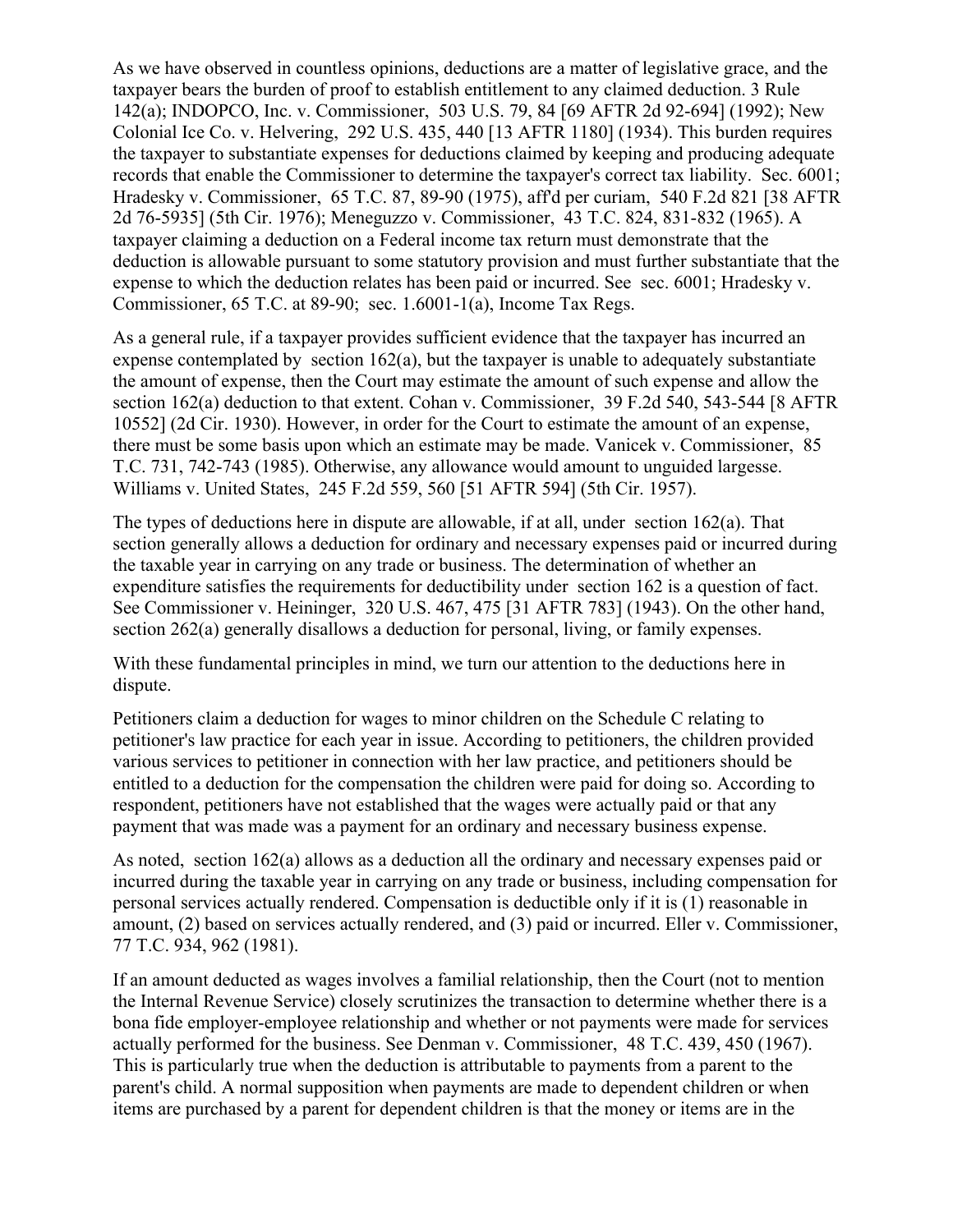nature of support and nondeductible. See sec. 262; Holtz v. Commissioner, T.C. Memo. 1982- 436 [¶82,436 PH Memo TC]. On the other hand, payments made to minor children by a related party for services rendered in connection with the payor's trade or business might very well qualify for deduction. See Denman v. Commissioner, 48 T.C. at 448-451. As with many issues we see, all of the facts and circumstances surrounding the payments must be considered.

Keeping in mind the requirement that any deduction for compensation must be reasonable, we first note that we cannot tell from what has been presented how much was paid to each of petitioners' children. Nor can we tell how many hours each worked or what the hourly rate of pay might have been. Without records showing these details, we cannot tell whether the amounts deducted were "reasonable", especially when the ages of the children are taken into account.

Furthermore, according to petitioner, payments to her children for services rendered to her law practice were made in part by contributions into their section 529 accounts and in part in cash so that the children could purchase "books, things they needed, chachkies [sic], souvenirs, things of that nature". According to Mr. Fisher, payments to his children for services rendered to petitioner's law practice were made solely by contributions to their section 529 accounts although he testified that only portions of the contributions were reported as wages. According to petitioners' return preparer, the deductions were not computed with reference to the childrens' section 529 account contributions.

As noted, petitioner did not issue a Form W-2 to any of her children for any year in issue, nor did she maintain payroll records with respect to any payments that might have been made. Furthermore, at trial petitioners did not present any documentary evidence, such as bank account statements, canceled checks, or records for their childrens' section 529 accounts, that support the deductions.

All things considered, we find that petitioners have failed to establish their entitlement to the deductions for wages to minor children as claimed on the 2006, 2007, and 2008 Schedules C relating to petitioner's law practice. We are satisfied, however, that each of petitioners' children performed services in connection with petitioner's law practice during each year in issue and each was compensated for doing so. Taking into account their ages, generalized descriptions of their duties, generalized statements as to the time each spent in the office, and the lack of records, we find that petitioners are entitled to a \$250 deduction for wages paid to each child for each year. See Cohan v. Commissioner, 39 F.2d at 543-544; Vanicek v. Commissioner, 85 T.C. at 742-743.

According to petitioners, petitioner's book writing activity fits within the definition of a trade or business within the meaning of section 162(a) for each year in issue. Therefore, according to petitioners, the expenses petitioner paid or incurred in carrying on this activity should be allowed as deductions.

Although they could not substantiate the expenses underlying the deductions for wages to petitioners' children, apparently petitioners were able to substantiate their book writing activity expenses to respondent's satisfaction. According to the notice, however, petitioners are not entitled to deductions for these expenses because the activity "does not meet the guidelines of carrying on a trade or business within the meaning of

\*\*\* section 162(a)". Arguments presented in respondent's pretrial memorandum lead us to believe that the "guidelines" referenced in the notice are found, at least in part, in section 1.183- 2(b), Income Tax Regs. Those guidelines, more commonly referred to as "factors", are applied to determine whether a taxpayer conducts an activity with an "actual and honest" profit objective,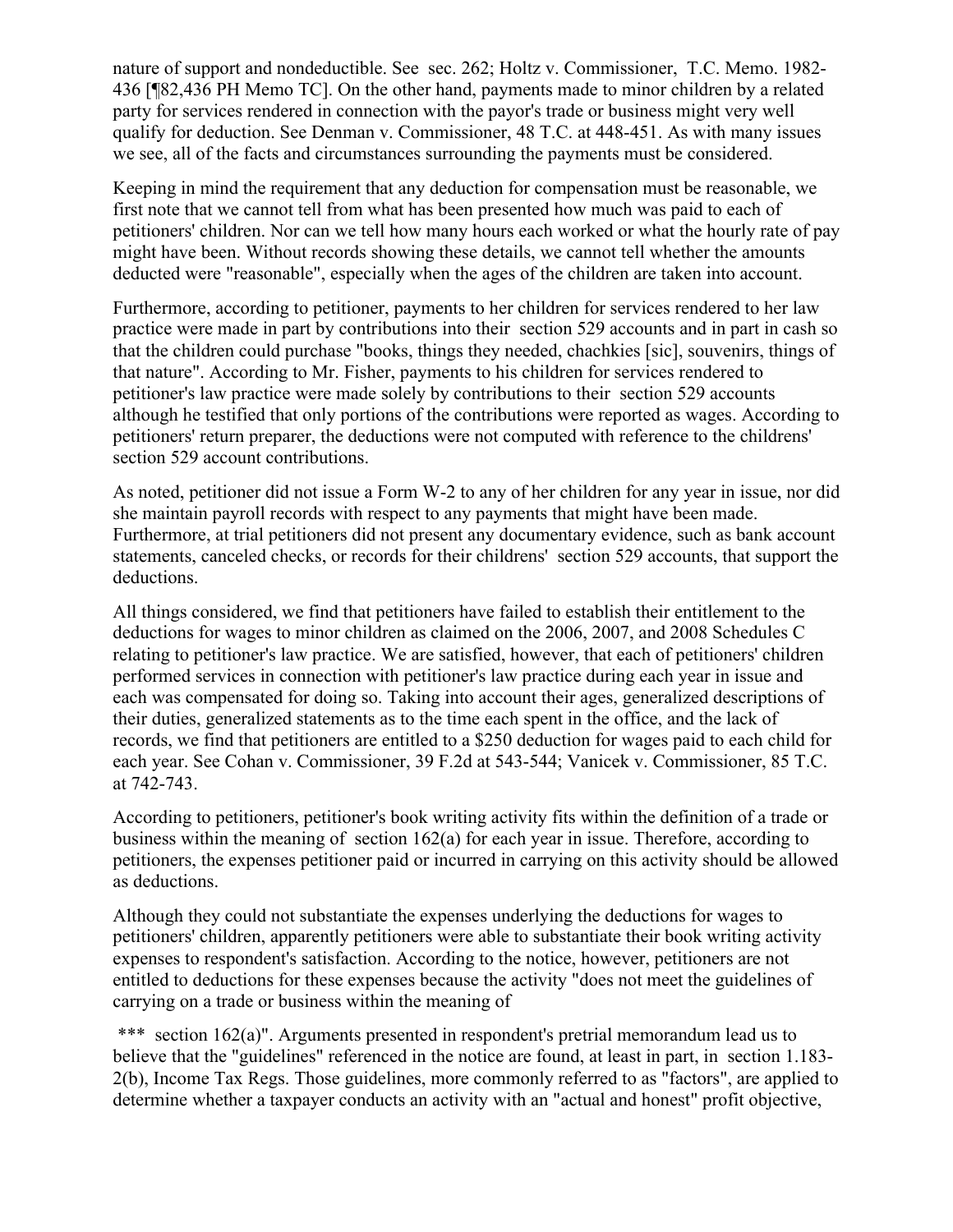or a profit motive. See Dreicer v. Commissioner, 78 T.C. 642, 644-645 (1982), aff'd without published opinion, 702 F.2d 1205 (D.C. Cir. 1983). Expenses paid by a taxpayer in connection with an activity not conducted by the taxpayer with an actual and honest profit objective are not allowable under section 162 but might be allowable under some other provision of the Internal Revenue Code. See, e.g., sec. 183.

In considering whether a taxpayer's activity constitutes a trade or business within the meaning of section 162(a), we examine not only the taxpayer's profit motive, but also whether the business was conducted with continuity and regularity and as a means of earning a living. See Commissioner v. Groetzinger, 480 U.S. 23, 35 [59 AFTR 2d 87-532] (1987). More fundamentally, before a section 162(a) deduction is allowable, the business must have actually commenced. See Richmond Television Corp. v. United States, 345 F.2d 901, 907 [15 AFTR 2d 880] (4th Cir. 1965), vacated and remanded on other grounds, 382 U.S. 68 [16 AFTR 2d 5858] (1965).

Separate and apart from the hurdles petitioners face in satisfying the tests set forth in Groetzinger and the above-referenced regulation, after considering their evidence we are left with the firm conviction that if petitioner's book writing activity ever matured into a trade or business within the meaning of section 162(a), it did not do so before the close of 2008.

The idea to write children's travel books did not occur to petitioner until 2006 and then only because of a business trip related to her practice of law. For the rest of that year and throughout 2007 and 2008, petitioner's activities are best described as planning and/or research in connection with the business she had in mind. As of the close of 2008, petitioner had not yet hired an agent, she had not yet completed a final version of any book, she had not yet submitted any proposal to any publishing company, and she had not yet had any products to offer for sale to the general public.

Under the circumstances, we decline to rule on whether petitioner conducted her book writing activity with the requisite profit motive as respondent would have us do. Instead, assuming without finding that she did, we find that as of the close of 2008, to the extent that petitioner's book writing activity ever became an active trade or business, it had not done so as of the close of 2008. 4 That being so, petitioners are not entitled to the deductions claimed on the Schedules C for petitioner's book writing activity.

 Section 6662(a) imposes a penalty of 20% of the portion of an underpayment of tax attributable to the taxpayer's negligence, disregard of rules or regulations, or substantial understatement of income tax. Sec. 6662(a) and (b)(1) and (2). 5 "Negligence" includes any failure to make a reasonable attempt to comply with the provisions of the Code, including any failure to keep adequate books and records or to substantiate items properly. See sec. 6662(c); sec. 1.6662- 3(b)(1), Income Tax Regs. A "substantial understatement" includes an understatement of income tax that exceeds the greater of 10% of the tax required to be shown on the return or \$5,000. See sec.  $6662(d)(1)(A)$ ; sec. 1.6662-4(b), Income Tax Regs.

Respondent bears the burden of production with respect to the imposition of the penalty here in dispute, see sec. 7491(c), and that burden has been satisfied for each year in issue because the understatement of income tax, which equals the deficiency, exceeds \$5,000 for each year in issue, see secs. 6211, 6662(d)(2), 6664(a). Furthermore, with respect to the portions of the underpayments attributable to the disallowed amounts of the deductions for wages to their children, we find that petitioners were negligent within the meaning of section  $6662(b)(1)$ because they failed to keep adequate books and records regarding those expenses. See sec. 1.6662-3(b)(1), Income Tax Regs.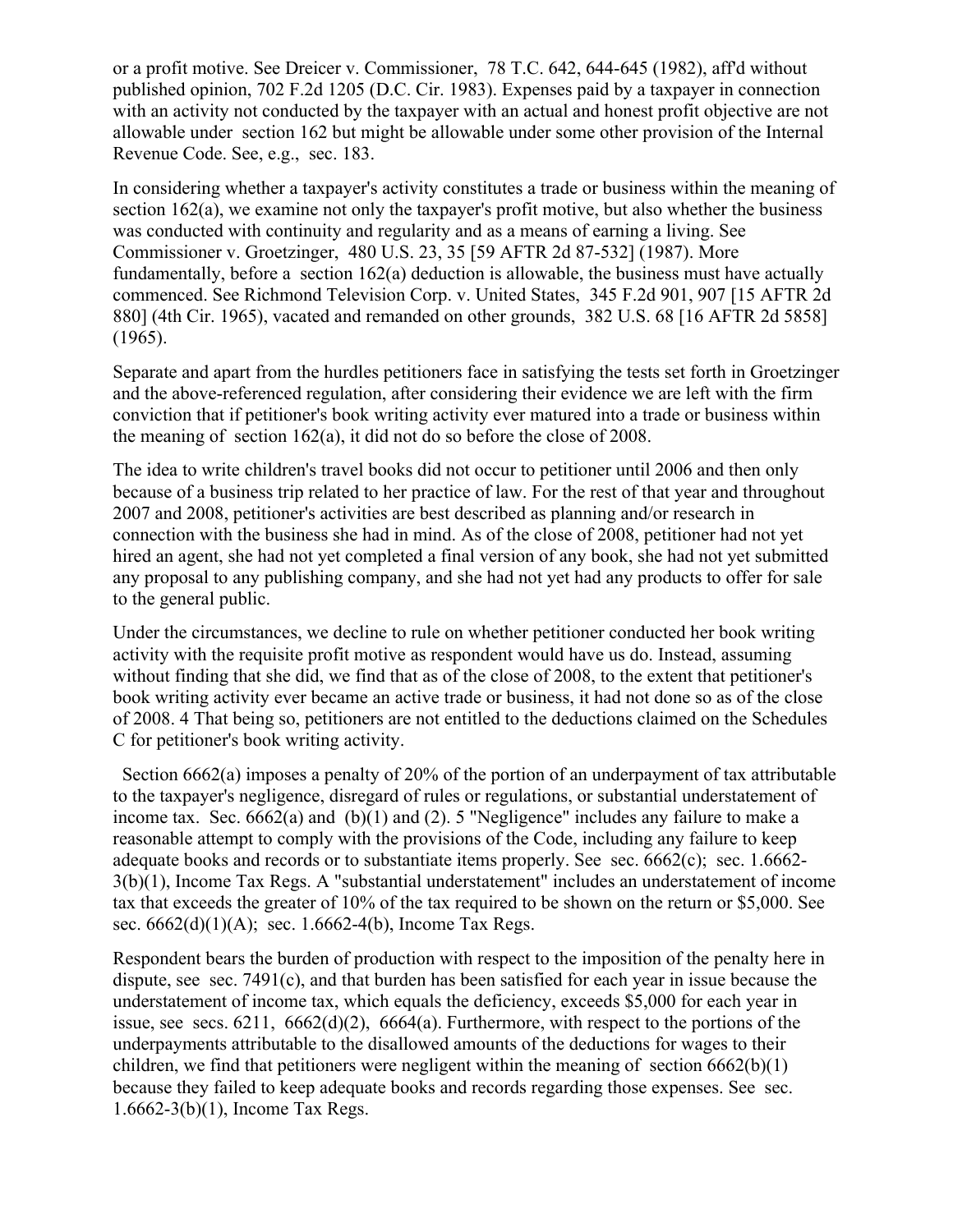That being so, it is petitioners' burden to establish that the imposition of the penalty is not appropriate. See Higbee v. Commissioner, 116 T.C. 438, 447 (2001); see also Rule 142(a); Welch v. Helvering, 290 U.S. 111, 115 [12 AFTR 1456] (1933).

Section 6664(c)(1) provides an exception to the imposition of the accuracy-related penalty if the taxpayer establishes that there was reasonable cause for, and the taxpayer acted in good faith with respect to, the underpayment. Sec.  $1.6664-4(a)$ , Income Tax Regs. The determination of whether the taxpayer acted with reasonable cause and in good faith is made on a case-by-case basis, taking into account the pertinent facts and circumstances. Id. para. (b)(1). Under certain circumstances, a taxpayer's reliance upon professional advice may establish the taxpayer's "reasonable cause" and "good faith" with respect to an underpayment of tax if the taxpayer establishes that (1) the professional was provided with complete and accurate information, (2) an incorrect return was a result of the preparer's mistakes, and (3) the taxpayer demonstrates good faith reliance on a competent professional. See Estate of Goldman v. Commissioner, 112 T.C. 317, 324 (1999), aff'd without published opinion sub nom. Schutter v. Commissioner, 242 F.3d 390 [86 AFTR 2d 2000-7292] (10th Cir. 2000); see also Neonatology Assocs., P.A. v. Commissioner, 115 T.C. 43, 99 (2000), aff'd, 299 F.3d 221 [90 AFTR 2d 2002-5442] (3d Cir. 2002). According to petitioners, the penalties are not applicable because they relied upon their return preparer with respect to the deductions here in dispute.

We agree with petitioners, at least with respect to the underpayments of tax attributable to the deductions claimed on the Schedules C relating to petitioner's book writing activity. Petitioners apparently kept records sufficient to substantiate the deductions for the various expenses shown on the Schedules C, and their return preparer readily admitted at trial that he advised petitioners that they were entitled to deduct those expenses. Given the same set of circumstances, reasonable minds could differ over when a taxpayer's trade or business commences or whether a taxpayer conducts an activity with the profit motive necessary to allow the activity to be treated as a trade or business within the meaning of section  $162(a)$ . Petitioners are not liable for a section  $6662(a)$ penalty with respect to the portion of the underpayment of tax attributable to the disallowance of the deductions for petitioner's book writing activity for any of the years in issue.

The same is not true with respect to the portions of the underpayments of tax attributable to the now disallowed portions of the deductions for wages for petitioners' children. Taking into account the ages of the children, the reasons the children were with petitioner at her office, the amount of time they spent in petitioner's office, the lack of substantiating records to support the payments, and the amounts of the claimed deductions, we find that petitioners' decision, albeit with the concurrence of their return preparer, to claim those deductions renders them liable for the section  $6662(a)$  accuracy-related penalty on the portions of the underpayments of tax attributable to the portions of those deductions that exceed the amounts here allowed.

To reflect the foregoing,

Decision will be entered under Rule 155.

1 Unless otherwise indicated, subsequent section references are to the Internal Revenue Code of 1986, as amended, in effect for the years in issue. Rule references are to the Tax Court Rules of Practice and Procedure.

2 It might be that the only existing versions of these "prototypes" are now part of the evidentiary record in this case. If so, and if petitioners want those items returned, then application for the return of the exhibits may be made pursuant to Rule  $143(e)(2)$ .